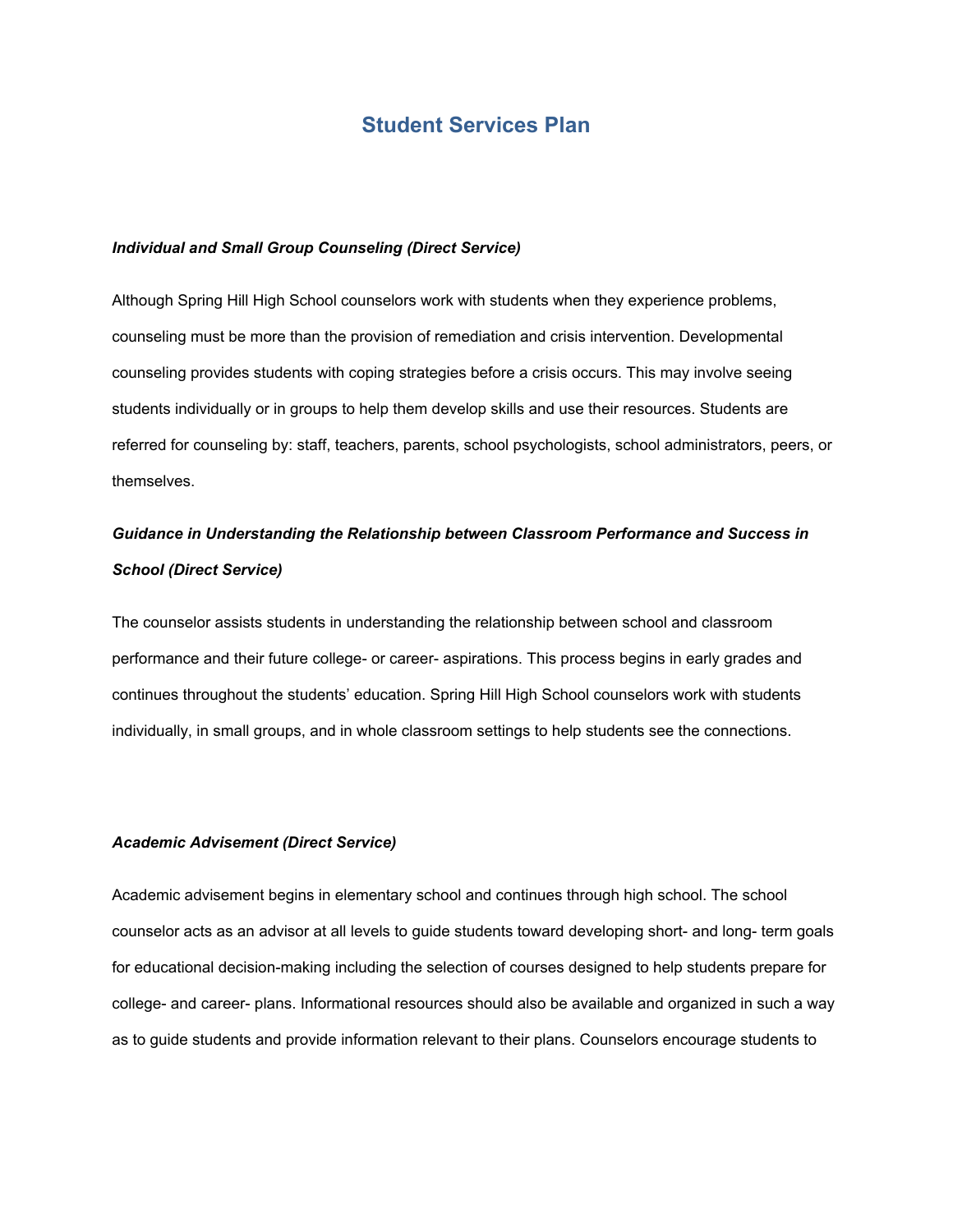reach their fullest potential by guiding them to take the most academically challenging coursework with a focus on interest areas.

### *Orientation (Direct Service)*

Orientation is a process for students, teachers, parents, and stakeholders to learn about the guidance, counseling, and other student services offered to assist in the adjustment of new students to a school. Orientation is designed to help students make smoother transitions from one school setting to another. Formal programs may be used in a classroom setting for groups entering a new school after promotion. As new students enter school throughout the year, orientation may consist of individual or group sessions assisted by peer helpers.

### *Consultation and Coordination (Administrative Activity)*

An important part of the counselor's role is to collaborate with teachers and parents. Counselors work with teachers and administrators to help create school environments that encourage student growth and learning.

Consultation can include:

- ●Participating in and supporting the work of the RTI team
- ●Conducting professional development workshops

●Discussions with teachers and other school personnel on subjects such as suicide prevention or child maltreatment reporting requirements

- ●Assisting teachers to work with individual students or groups of students
- ●Providing relevant materials and resources to teachers
- ●Assisting in the identification and development of programs for students with special·needs; climate, and other guidance-related areas
- ●Interpreting student data or assessment results

●Consulting with other specialists (e.g., social workers, psychologists, representatives from Community agencies)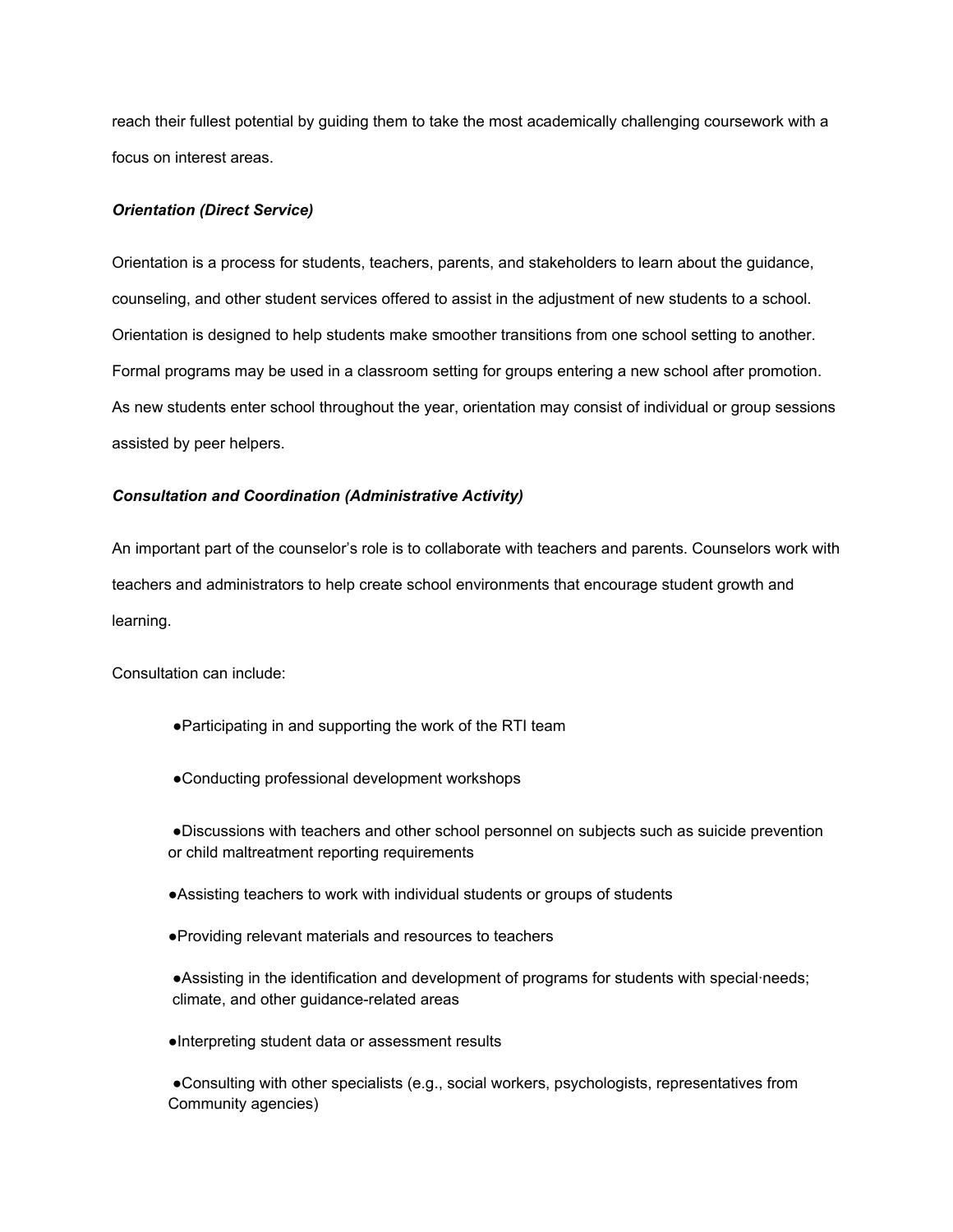The counselor can also coordinate services between the school, home, and community agencies so that efforts to help students are successful and reinforced rather than duplicated.

#### *Parental Involvement (Administrative Activity)*

Spring Hill High School counselors hold at least two workshops each year to help parents and students with completing college admission requirements. Quarterly parent meetings address topics ranging from standardized testing, the importance of attendance, helping students develop better study habits, and course selection for the upcoming year. The SHS counseling department provides newsletters and social media information for parents to keep them updated on school counseling programs, opportunities, or information on ways to support their students at home. Counselors, along with other school staff, also encourage parents to participate in volunteer opportunities within the school setting.

#### *Utilization of Student Records (Administrative Activity)*

The school counselor reviews academic records and files, and may update them for use with students and parents, as well as for their own professional use.

### *Interpretation of Student Assessments (Direct Services)*

Counselors help students identify their skills, abilities, achievements, and interests through counseling activities and the guidance curriculum.

### *Interpretation of Student Assessments (Direct or Administrative Activity)*

Counselors interpret standardized test results for parents, faculty, students, and community stakeholders. Working with students to interpret and understand their own standardized assessment results would be a direct counseling service.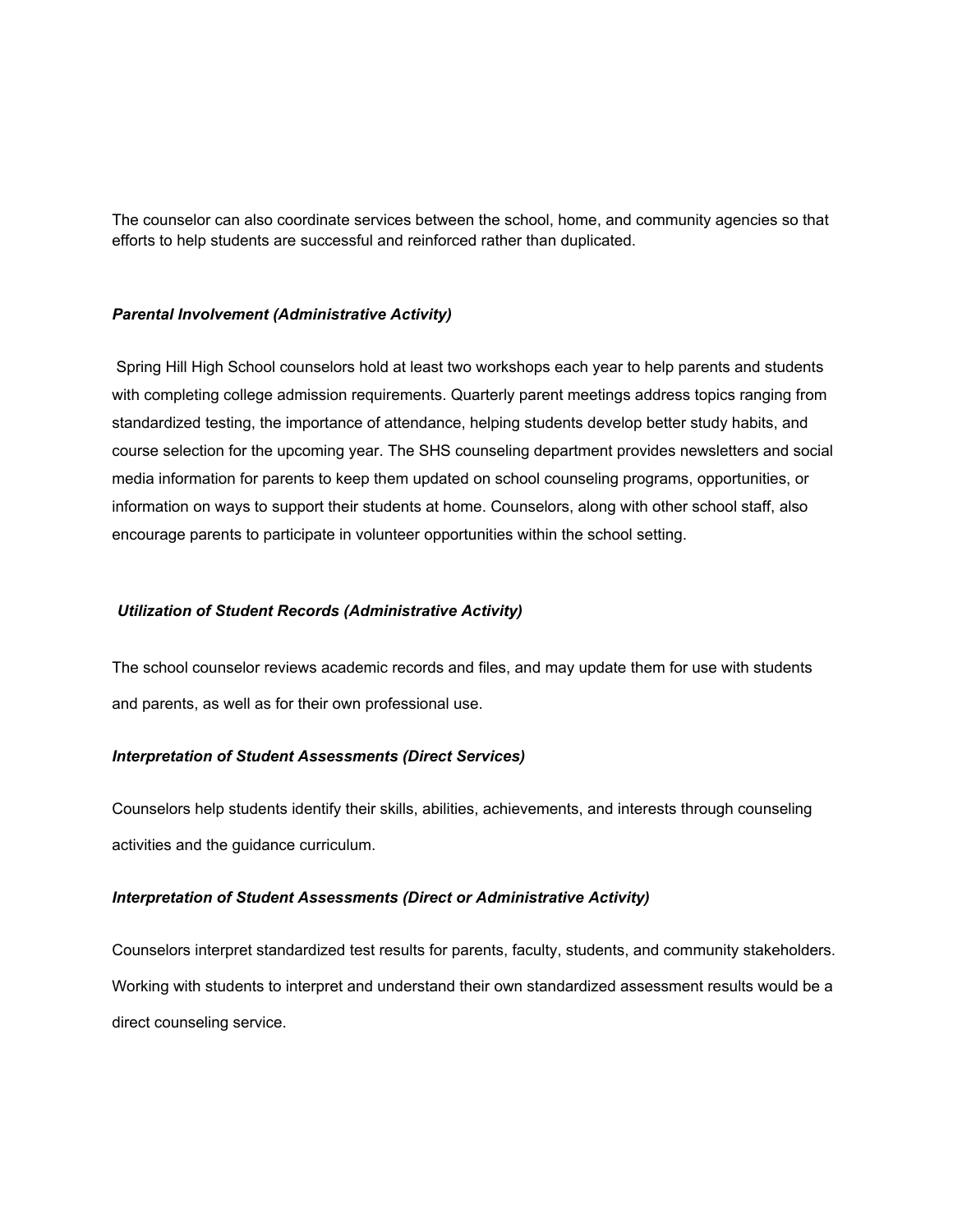# *Educational Academic Advisement, Career Counseling, Career Opportunities and Alternative Programs (Direct Service)*

Counselors advise students on educational, academic assessment, and career counseling including advising students on the national college assessments, workforce opportunities, and alternative programs that could provide successful high school completion and post-secondary opportunities.

## *Making Referrals to School and Community Resources (Administrative Activity)*

Counselors establish and maintain close working relationships with a variety of school and community agencies. These agencies include departments of health and social services, mental health centers, juvenile courts, and advocacy groups. To help students and their families cope with an array of problems, counselors identify school and community resources and support the established policies and procedures for interagency communication.

## *Direct Counseling Activity Examples – 75% of Time Monthly*

The counselor provides direct to students at least 75% of their time monthly. Examples of direct counseling are:

- ●Individual social/emotional counseling
- ●Individual academic guidance and counseling
- Individual career education guidance and counseling and vocational decision making
- ●Orienting new students to the school
- ●Consultation with students
- ●Class selection discussion/academic advisement with students
- ●Interpretation of state-mandated assessments with students
- ●Review records and files while assisting students
- ●Small group counseling sessions
- ●Classroom guidance sessions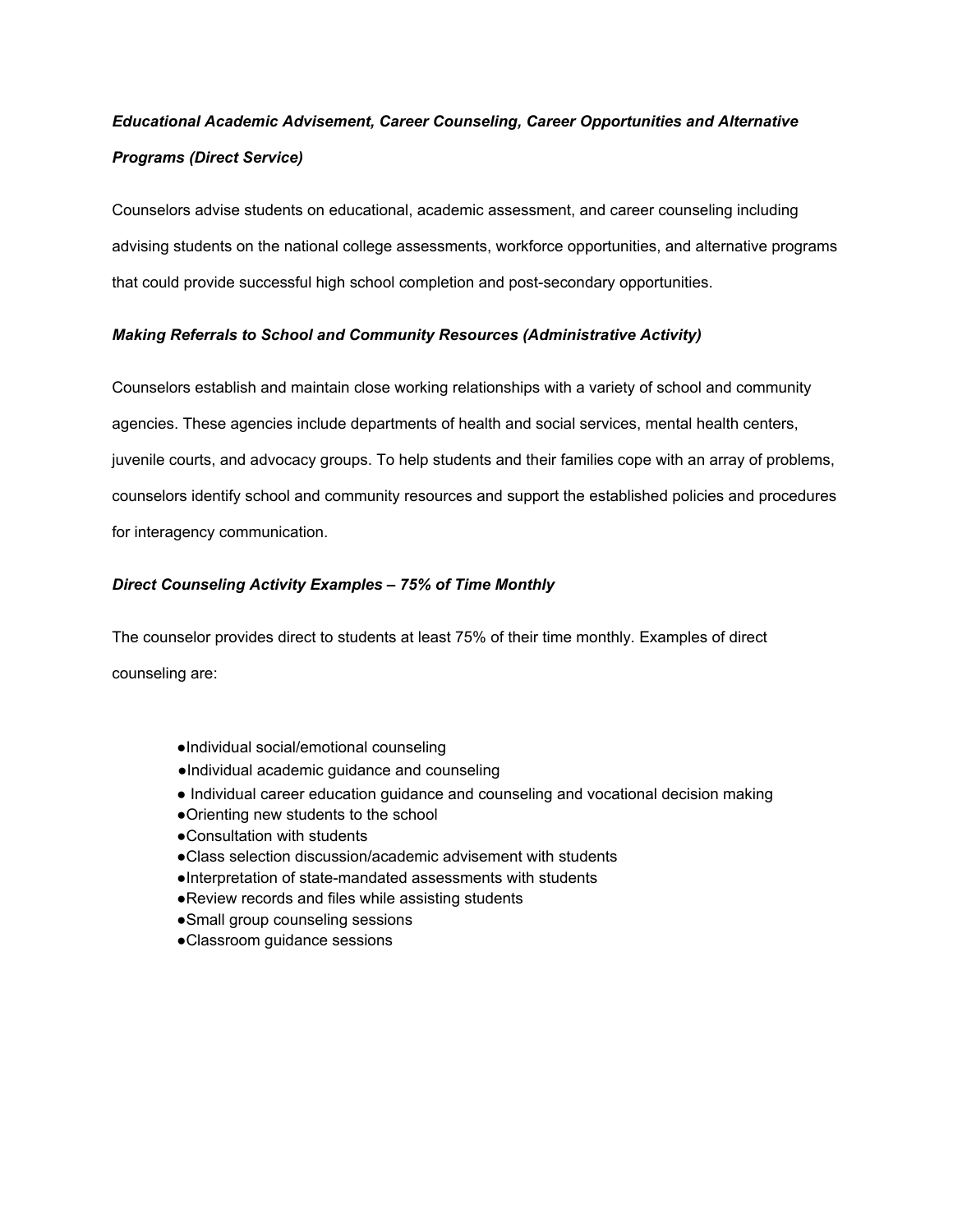### *Administrative Activities Examples- 25% of Time Monthly*

The counselor provides administrative services no more than 25% of their time monthly. Examples of administrative services are:

- ●Consultation services with school personnel and outside agencies
- ●Making appropriate referrals
- ●Test interpretation about students; test interpretation for parents, faculty or community
- ●Updating guidance/counseling records for counselor's utilization
- ●Planning, managing, and evaluating the comprehensive counseling program
- ●Planning classroom guidance lessons

## *The American School Counselor Association's Position on High-Stakes Testing and School Counseling*

[https://www.schoolcounselor.org/asca/media/asca/PositionStatements/PS\\_High-StakesTesting.pdf](https://www.schoolcounselor.org/asca/media/asca/PositionStatements/PS_High-StakesTesting.pdf)

## *Career Awareness and Planning in School Counseling Programs (Direct Service)*

Annotated Code 6-18-1009 states: "Each school counselor shall provide a career planning process for each student to include career awareness, employment readiness, career information, and the knowledge and skill necessary to achieve career goals. School counselors shall also encourage parents, during regular parent conference, to support partnerships in their children's learning and career planning process."

At the elementary level, guidance and classroom activities can focus on developing personal skills, career exploration and making the connection between them and the world of work.

At the secondary level counselors work with students to ensure that they are aware of the importance of course selection and future planning. They can help students develop their course of studies or four-year